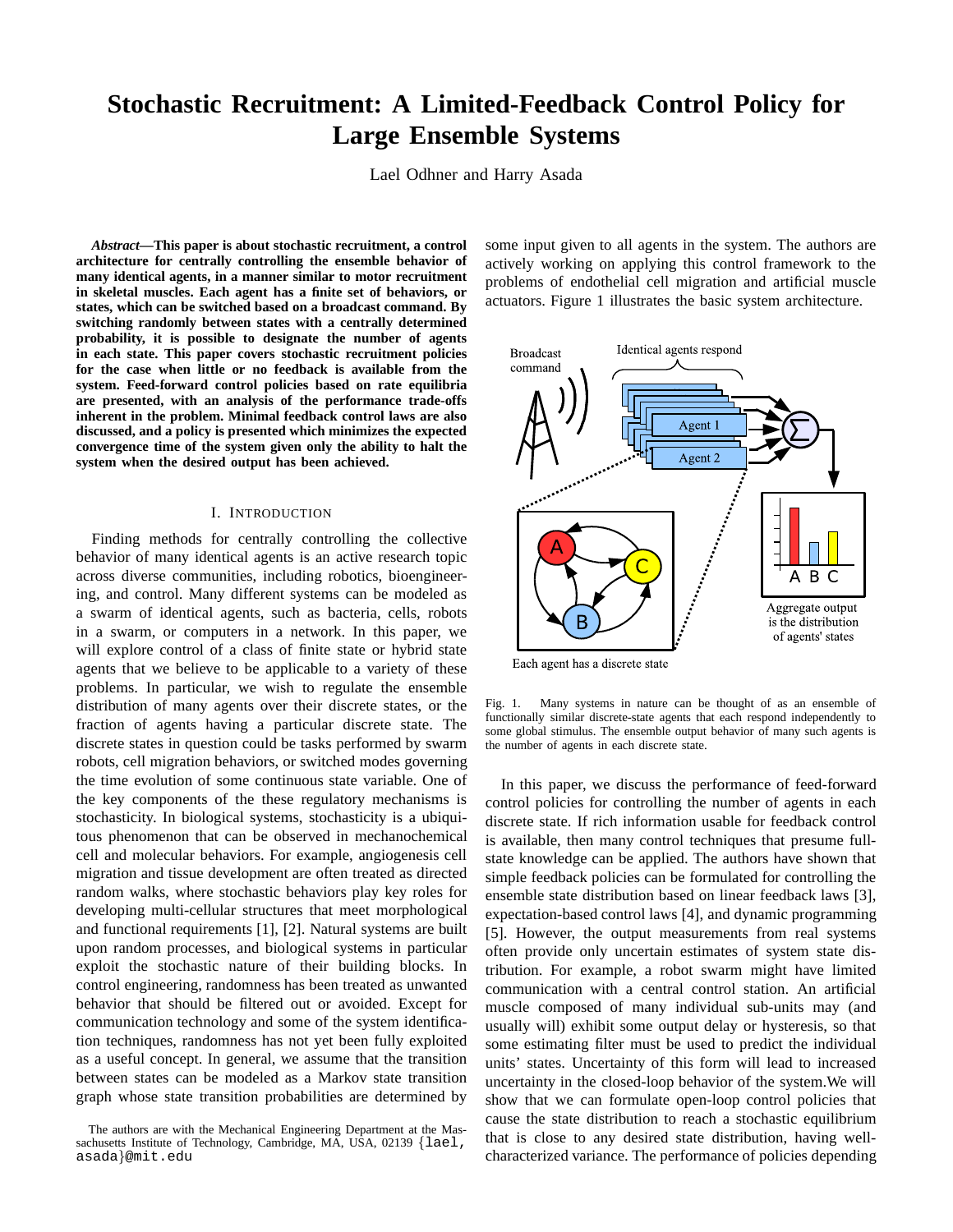o minimal or no feedback provide a good bounding case guidelines for examining the performance of closed-loop laws. Depending on the degree of uncertainty in the state distribution estimated from measurements, it may actually be advantageous to use an open-loop policy instead of a closed-loop policy.

In this paper a stochastic cellular system with limited output feedback will be formulated in its simplest form. Basic convergence properties and control policy will be discussed to gain insights into collective behaviors of stochastic cellular systems. The framing of the problem is based on cell and systems biology and motivated by needs in robotics and control. The paper, however, does not aim to apply the results directly to a specific area; instead the objective is to better understand the possible regulatory mechanism that may govern a large population of cellular agents.

## II. INTRODUCING STOCHASTIC RECRUITMENT

In an attempt to investigate a regulatory mechanism that works with limited or no feedback, we look at biological control systems, extract key features from there, and formulate a simple, abstract problem for detailed analysis. One striking difference from traditional engineered systems is that biological cells are living in a wet environment, where signals propagate through diffusion. Stimuli to the process pervasively affect all the cells involved in the wet environment. It is not likely that each cell receives a specific control signal from a central controller. Rather, the control signal, if it exists, is broadcast in nature.

In response to stimuli, an important property of biological systems is that each cell's behavior is stochastic in nature. Although receiving the same stimuli, the cell's response is randomly chosen, conditioned on the environmental factors. Endothelial cell migration, for example, each cell's movement is a random process, switching directions stochastically [1]. Furthermore, the state transition probabilities often vary depending on the stimuli that individual cells receive. It is known that biochemical kinetics highly depend on temperature and other factors, resulting in changes to state transition probabilities. In the case of endothelial cell migration, state transition probabilities are modulated by the stimuli each agent receives as well as the conditions of the wet environment to which it is exposed [2].

These stochastic behaviors of biological cells suggest a new control methodology for engineered systems; a central controller broadcasts signals that modulate state transition probabilities to be used at individual agents, or directly broadcasts state transition probabilities across the cell population. Whichever the case, the central controller does not dictate each agent to take a specific transition, but only specifies the probabilities of transition. The actual control action is up to each cellular agent, but the collective behavior may be effectively controlled with the central controller. This broadcast control protocol will be useful for engineered systems, since it requires very little bandwidth, and allows each cellular agent to be completely anonymous.

The authors have developed several types of stochastic broadcast control [3], [5], [6]. The major difference is that the previous control architecture exploits feedback of aggregate output, while this paper addresses control issues with no feedback or limited feedback. We call this control "Stochastic Recruitment", which will be formally described next.



Fig. 2. Muscles are composed of many small motor units, which are either relaxed or activated, producing force. The net power and stiffness of the muscle depend on the number of recruited motor units.



Fig. 3. A small automaton having two states,  $ON$  and  $OFF$ , can be commanded to transition between states with probabilities  $p$  and  $q$ .

The concept of recruitment is best explained by examining the function of skeletal muscle. A muscle is not a homogenous collection of individual cells; rather it is organized as a network of many small motor units, which respond autonomously to stimulus from the spinal column, as shown in Figure 2. A command from the nervous system produces a varied level of force by affecting the percentage of motor units which contract. [7]. Each motor unit has a threshold for response to the nervous excitation, so that varying the excitation being sent to the muscle acts to modulate the force produced [8]. This architecture can be replicated in engineered systems composed of a similar arrangement of subunits, like an artificial muscle [3]. A central controller broadcasts some excitation to all of the subunits, which change their behavior at a rate based on the excitation. The authors have been using two-state agents of this kind to control shape memory alloy muscle actuators made up of many binary units  $[5]$ . Collectively, N small actuators produce binary outputs which are modulated so that varied force and displacement are produced as a function of the number of ON (force-producing) agents,  $N_t^{on}$ . The probability per unit time of state transitions between the  $ON$  and  $OFF$ states are described by parameters  $p$  and  $q$ , as shown in Figure 3.

## *A. The Dynamics of Randomized Recruitment*

A key appealing feature of this state transition framework is its similarity to statistical models for many real-world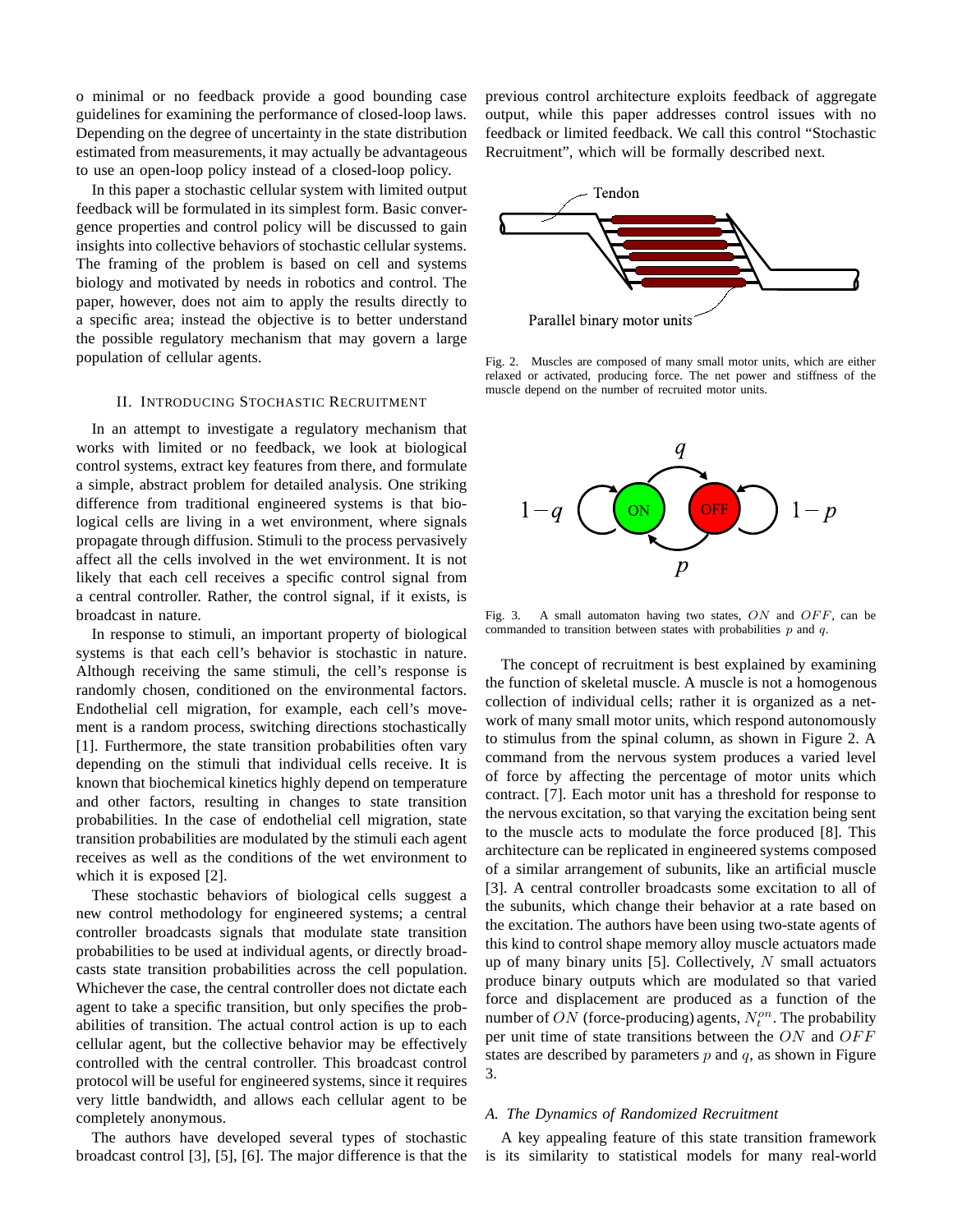phenomena, including the dynamics of gene regulation [9], chemical reactions [10], and even swarms of insects [11]. It is well understood how kinetic chemical reaction models yield well-described transient and steady-state behaviors. These dynamics can be exploited in engineered systems, since an artificial system can be designed to arbitrarily vary the state transition probabilities of its agents. To demonstrate this, we will consider the simplest recruitment problem, a system made up of  $N$  small subsystems or agents having just two states,  $ON$  and  $OFF$ . The control task is to recruit a specific number of agents,  $N^{ref}$ , into the ON state. These states could represent two different modalities or behaviors exhibited by each individual agent. To keep track of the state evolution of the system, we will introduce a discrete distribution variable,  $x_t$ , describing the probability with which each agent is ON at time  $t$ ,

$$
x_t = P(state = ON)
$$
 (1)

Of course, using  $x_t$  as a sufficient statistic for predicting system behavior does not guarantee that  $N_t^{ON}$  can be known exactly. Instead, the likelihood that  $k$  units are on is calculated as a function of  $x_t$  using a binomial distribution,

$$
P(N_t^{on} = k | x_t) = {N \choose k} x_t^k (1 - x_t)^{N-k}
$$
 (2)

There are multiple reasons why using  $x_t$  makes more sense than considering  $N_t^{on}$ , if little feedback information is available. First and foremost, it is quite simple to predict the future behavior of  $x$  given an initial condition and a broadcast command. In the absence of other information, such as a measured ensemble output, this will provide a good guess of long-term behavior. Second, as N becomes large, the central limit theorem will guarantee that  $N_t^{on}$  will approach its expected value,

$$
E(N_t^{on}|x_t) = Nx_t
$$
\n(3)

The evolution of  $x_t$  can be written as a recursive sequence based on the Markov graph parameters  $p$  and  $q$ ,

$$
x_{t+1} = (1-q)x_t + p(1-x_t) = (1-p-q)x_t + p \qquad (4)
$$

The time evolution of  $x_t$  can also be written as a deterministic sequence which satisfies (4),

$$
x_{t+1} = \frac{p}{p+q} + \left(x_0 - \frac{p}{p+q}\right) (1 - p - q)^t \tag{5}
$$

Here  $x_0$  is the initial likelihood that an arbitrarily selected unit is in the  $ON$  state. Some physical meaning can be gleaned from (5). The time-independent term of the sequence corresponds to the fraction of  $ON$  agents at steady state. This is equal to the probabilistic rate at which agents transition from  $OFF$  to  $ON$ , normalized by the sum of all transition rates between states,

$$
x_{ss} = \frac{p}{p+q} \tag{6}
$$

The rate at which  $x_t$  exponentially approaches  $x_{ss}$  from an initial condition  $x_0$  is is represented in the transient term,

$$
\lambda = 1 - p - q \tag{7}
$$

These observations are important in formulating an openloop control policy.

#### III. A NO-KNOWLEDGE CONTROL POLICY

In previous work, the authors formulated closed-loop control laws by finding the state transition graph parameters that minimize the expected future error,

$$
E(N_{t+1}^{on}|p,q,N_t^{on}) = N^{ref}
$$
\n<sup>(8)</sup>

If the central controller has no knowledge of the number of agents in each state, then the control policy must produce feedforward dynamics that move the state distribution toward the desired goal. Equation (6) demonstrated that the time evolution of  $x_t$  has a steady-state component. Instead of choosing p and  $q$  to minimize the one-step ahead error conditioned on the present state distribution,  $p$  and  $q$  could be chosen so that some desired number of cells  $N^{ref}$  is expected in the steady state according to (3),

$$
E(N_{ss}^{on}|p,q) = Nx_{ss} = N\frac{p}{p+q} = N^{ref}
$$
 (9)

Many policies satisfy this constraint for any given  $N^{ref}$ . For example, setting  $p = 0.1$  and  $q = 0.1$  will drive the agents to a 50% likelihood of being in either state. So will setting  $p = q = 0.3$ . In order to distinguish between these cases, a scaling analysis can be used to weigh the performance tradeoffs between these policies.

# *A. Convergence Rate and Steady State Distribution are Independent.*

The control policy parameters  $p$  and  $q$  can be rewritten as  $\beta p_0$  and  $\beta q_0$ , where  $p_0 + q_0 = 1$  and  $\beta$  is a scaling factor that varies subject to the constraint that  $0 < p < 1$  and  $0 < q < 1$ . When the transition probabilities are scaled in this way, The steady-state distribution  $x_{ss}$  is independent of  $\beta$ ,

$$
x_{ss} = \frac{\beta p_0}{\beta (p_0 + q_0)} = \frac{p_0}{p_0 + q_0} \tag{10}
$$

However, the rate of convergence still depends on  $\beta$ ,

$$
1 - p - q = 1 - \beta(p_0 + q_0) = 1 - \beta \tag{11}
$$

This means that  $\beta$  is a free parameter with which the convergence time can be arbitrarily varied while still satisfying the condition imposed in (9). In the most extreme case,  $\beta$  is chosen to be 1, so that  $\lambda = 0$ . In this case,  $x_t$  converges to  $p/(p+q)$  after only one time interval. Figure 4 shows  $x_t$ converging to the same steady-state behavior from the same initial conditions, for several values of  $\beta$ .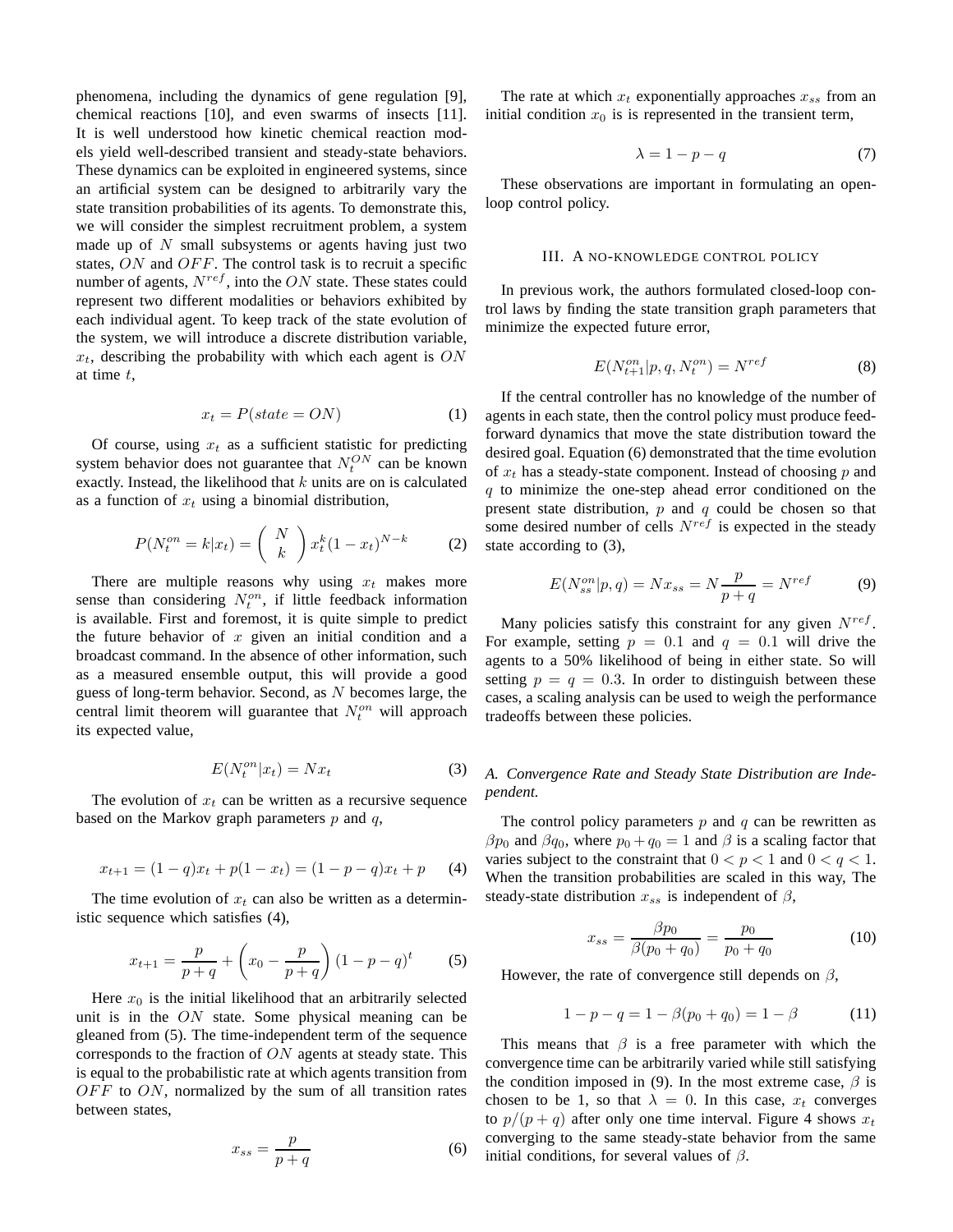# *B. Accuracy Varies Only as*  $x_{ss}$  *and* N.

The other point of concern for this control system is the accuracy of the control system once it reached steady state. Specifying  $x_{ss}$  does not guarantee that the number of recruited cells  $N_{ss}^{on}$  will converge. Instead, the distribution from (2) will have some variance. When expressed as a variance normalized by the total number of units, this yields a measure of accuracy for recruitment,

$$
Var\left(N_{ss}^{on}/N|x_{ss}\right) = x_{ss}(1 - x_{ss})N = \frac{pq}{(p+q)^2N} \tag{12}
$$

The  $\beta$  scaling argument from (10) and (11) can be applied to the variance calculation. The numerator and denominator of (12) both vary by a factor of  $\beta^2$ , so the variance is independent of the rate at which the actuator converges to its steady state probability distribution,

$$
\frac{\beta^2 p_0 q_0}{\beta^2 (p_0 + q_0)^2 N} = \frac{p_0 q_0}{(p_0 + q_0)^2 N}
$$
(13)

This is an important observation; it means that nothing is to be gained by taking "baby steps", that is, selecting very small values of  $p$  and  $q$  in hopes of improving the accuracy of recruitment in exchange for a slower rate of response. The only parameter that can be varied to improve accuracy is N.



Fig. 4. The expected value of  $N_t^{on}$  and probability distribution of  $N_t^{on}$  at several points in time are shown for  $N = 500$ ,  $p_0 = 0.8$ ,  $q_0 = 0.2$ , and  $\beta = 0.2$ , 0.5 and 1. This plot illustrates the fact that the variance of  $N_t^{on}$  is independent of the rate of convergence. All three cases approach the same probability distribution in  $N_t^{on}$ .

## *C. The Number of Transitions per Unit Time*

In a physical system, there is often a significant energy cost associated with switching agents from one behavior to another. For example, a mobile robot switching between patrolling two different areas will expend energy in driving from place to place. A shape memory alloy actuator has significant latent heat associated with the phase transition used for actuation, so spurious phase transitions are costly. As a consequence, it may be useful to consider the expected number of state transitions per unit time when formulating a control policy. The expected number of transitions can be calculated conditioned on  $x_t$ , p and  $q$ ,

$$
E(N_t^{trans}|x_t, p, q) = N(qx_t + p(1 - x_t))
$$
\n(14)

In the steady state (9) can be substituted in, so that (14) is a function of  $N$ ,  $p$  and  $q$ ,

$$
E(N_{ss}^{trans}|p,q) = \frac{2Npq}{p+q}
$$
 (15)

Using the scaling argument again, (15) can be rewritten in terms of  $\beta p_0$  and  $\beta q_0$ . This implies that an increase in  $\beta$ implies more expected transitions per unit time in the steady state,

$$
E(N_{ss}^{trans}|\beta p_0, \beta q_0) = \frac{\beta^2 2N p_0 q_0}{\beta(p_0 + q_0)} = \beta(2N p_0 q_0)
$$
 (16)

The value of  $\beta$  minimizing the number of expected transitions is, naturally, 0, corresponding to the control policy that allows no random transitions between state.

## *D. Generalization to Many States*

Both closed-loop and open-loop control laws of this form are not limited to the two-state case. In general, the centrallyspecified state transition probabilities for a k-state graph could be represented as a matrix **M**,

$$
\mathbf{M} = \begin{bmatrix} p_{11} & p_{21} & \cdots & p_{k1} \\ p_{12} & p_{22} & \cdots & p_{k2} \\ \vdots & \vdots & \ddots & \vdots \\ p_{1k} & p_{2k} & \cdots & p_{kk} \end{bmatrix}
$$
 (17)

Each column of **M** must add up to 1. These  $k^2 - k$ independent parameters could be chosen to minimize the expected error conditioned on the present knowledge for the number of agents in states  $N_{t+1}^1 \ldots N_{t+1}^{k-1}$ , as was done in (8),

$$
E(N_{t+1}^i | \mathbf{M}, N_t^1, \dots N_t^k) = N^{i, ref} \tag{18}
$$

Similarly, (9) can be extended to multiple states so that the steady-state expected number of agents in each state is equal to the reference,

$$
E(N_{ss}^{i}|\mathbf{M}) = Nv_1(\mathbf{M}) = N^{i,ref}
$$
 (19)

Here  $v_1(\mathbf{M})$  is the eigenvector of **M** having eigenvalue 1. The second-largest eigenvalue will dominate the rate at which the feed-forward policy converges corresponding to the rate found in (7). Solving for these two conditions (the steadystate distribution and the rate of convergence) can be done algebraically or numerically. The other performance criteria also translate nicely to the multi-state case. The variance of the number of agents in state  $i$  is still determined only by the steady state probability of an agent being in that state,  $v_{1i}(\mathbf{M})$ , and by the total number of agents, N,

$$
Var\left(N_{ss}^{i}|\mathbf{M}\right) = v_{1i}(\mathbf{M})(1 - v_{1i}(\mathbf{M}))N\tag{20}
$$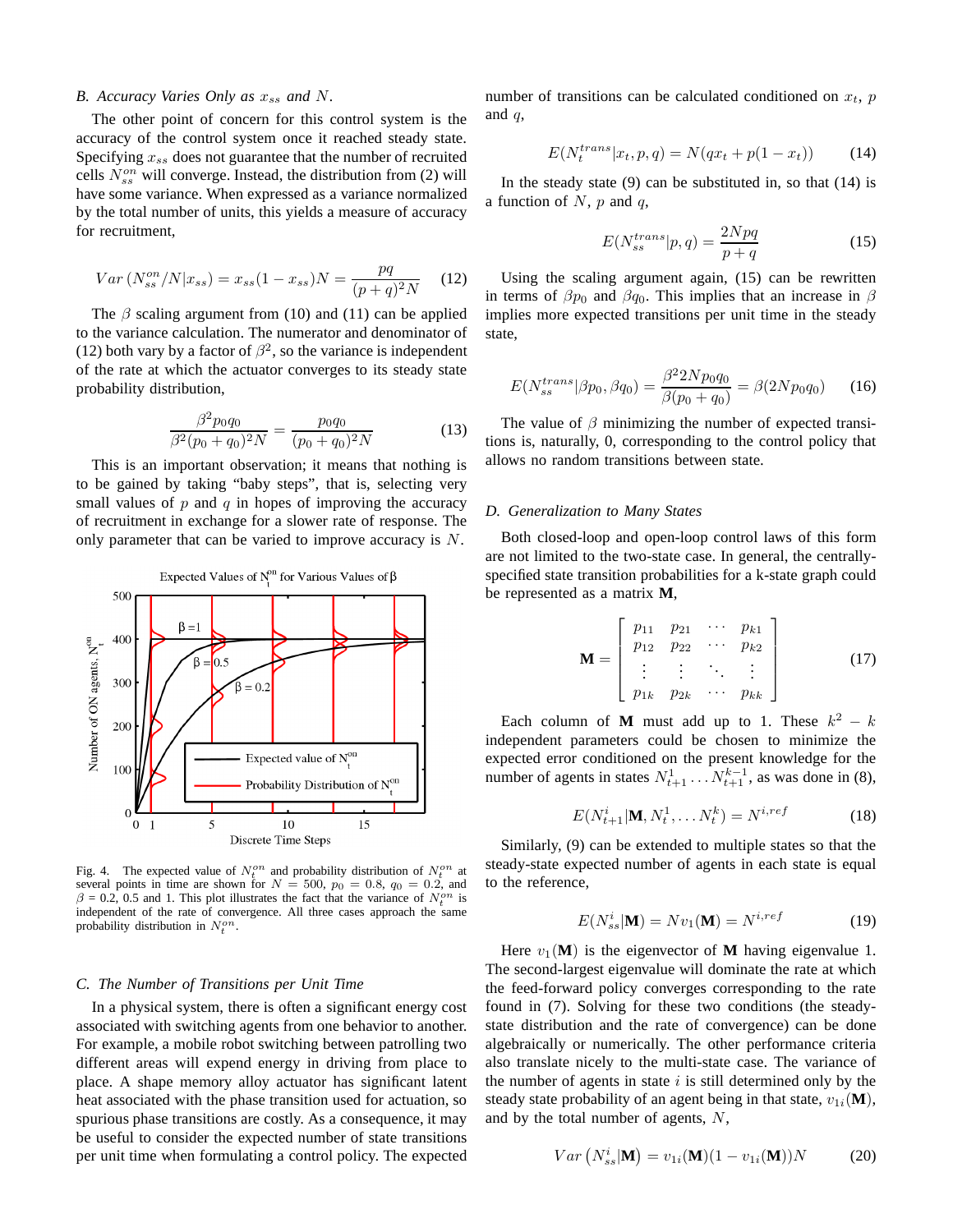Finally, the expected number of transitioning agents from (15) can be written for the k-state case in terms of the steadystate distribution,

$$
E(N_{ss}^{trans}) = N \sum_{i=1}^{k} v_{1i} (1 - p_{ii})
$$
 (21)

The trade-offs for the multi-state case are not as easy to quantify nicely. However, the general observation is that as the second-largest eigenvalue of **M** decreases, the convergence time decreases and the expected number of transitions increases.

#### *E. The One-Shot Policy*

So far we have observed that it is impossible to minimize both convergence time and the number of transitions at steady state. This performance trade-offs in the no-knowledge, constant policy recruitment problem can be addressed by varying  $p$ and  $q$  with time. Suppose that we want to recruit, as accurately as possible, a specific number of agents, given no knowledge of  $N_t^{on}$  or  $x_0$ , in minimal time with minimal steady-state cost. It was demonstrated above that the accuracy of recruitment depends only on  $N$  and  $x_{ss}$ . As a consequence, the accuracy obtained by the  $\beta = 1$  policy will not improve for more than one round of state transitions. This motivates the one-shot, time-varying recruitment policy:

- 1) Compute  $p$  and  $q$  that satisfies the steady state condition from (9), and sets the second-largest eigenvalue  $\lambda$  equal to 0.
- 2) Broadcast  $p$  and  $q$  to all agents.
- 3) After one round of stochastic state transitions, broadcast a command to all agents to set  $p = 0$  and  $q = 0$ , so that all transitions cease.

This policy will guarantee that the agents get as close to the desired distribution as possible, subject to the variance of  $N_{ss}^{on}$  determined by (13).

### IV. A MINIMAL KNOWLEDGE FEEDBACK POLICY

Often, it may be useful to consider the case in which the central controller has limited knowledge of the number of ON agents. Let  $y_t$  be a Boolean measurement which lets the controller know if the current distribution has reached the desired distribution, or is close enough. One definition of this could be when exactly the desired number of agents are in the ON state,

$$
y_t = \begin{cases} \ntrue, & N_t^{on} = N^{ref} \\ \nfalse, & N_t^{on} \neq N^{ref} \n\end{cases} \tag{22}
$$

The policy space to be searched is all policies for which a constant command  $(p, q)$  is broadcast, until the minimal feedback measurements determine that the desired state has been reached. At this point, all state transitions are commanded to cease, by setting  $p = q = 0$ . The broadcast command is assumed to be constant because, in the absence of additional information, there is no good reason for changing the command. This problem will be posed as a stochastic shortest path problem. In this framework, the cost function to be minimized

in formulating a policy is the expected time that the system takes to converge to the desired state or output. We will formulate the cost  $J$  to be minimized as a function of the initial probability that agents are ON,  $x<sub>0</sub>$ , given the additional knowledge that the system has not converged at time  $t = 0$ .

$$
J = 1 + E\left[\sum_{t=1}^{\infty} g(y_t) \middle| x_0\right]
$$
 (23)

Here  $g(y_t)$  is the cost per stage of the system, equal to 1 when the system has not yet reached the target, and 0 when the system is already there:

$$
g(y_t) = \begin{cases} 1, & y_t = false \\ 0, & y_t = true \end{cases} \tag{24}
$$

At each point in time, Bellman's equation can be used to express the truncated cost  $J_t$  recursively forward in time,

$$
J_t = E[g(y_t) | x_t] + E[J_{t+1} | x_t]
$$
 (25)

Keep in mind that the sequence  $\{x_0, x_1, x_2, ..., x_t, ...\}$  is determined by (5), as long as the broadcast command  $(p, q)$ is constant. The stochastic nature of the cost function arises from the uncertainty about when the exact number of desired ON agents has been reached. After this point, the cost function becomes zero. The practical result of this is that the expectation of the cost-to-go will be equal to the probability of not converging at time  $t$  multiplied by the expected cost-to-go assuming that the desired state has not yet been reached. The likelihood of reaching the desired state can be described by thinking of the number of  $ON$  agents as a Bernoulli variable (the sum of many binary random variables),

$$
H_t = P(y_t|x_t) = \left(\begin{array}{c} N \\ N^{ref} \end{array}\right) x_t^{N^{ref}} (1 - x_t)^{N - N^{ref}} \quad (26)
$$

Similarly, the likelihood of not reaching the desired state will be defined as  $\bar{H}_t$ ,

$$
\bar{H}_t = P(\bar{y}_t|x_t) = 1 - H_t \tag{27}
$$

Using this, the expectation in (25) can be evaluated,

$$
J_t = \bar{H}_t + \bar{H}_t J_{t+1} = \bar{H}_t [1 + J_{t+1}] \tag{28}
$$

The benefit of rewriting the series representation of  $J_t$  recursively is that each term in the series carries a multiplicative term from the previous time step,

$$
J_t = \bar{H}_t + \bar{H}_t \bar{H}_{t+1} + \bar{H}_t \bar{H}_{t+1} \bar{H}_{t+2} + \dots + \prod_{k=t}^{m-1} H_k J_m
$$

The recursive form of this expression can be used to derive the optimal policy. In order to demonstrate that a policy locally minimizes this cost function, we must first find a policy for which the gradient of  $J$  with respect to the policy parameters is zero, indicating that the policy lies at an extremum of  $J$ in parameter space. As in the no-knowledge case, nothing is known about the number of  $ON$  agents until the target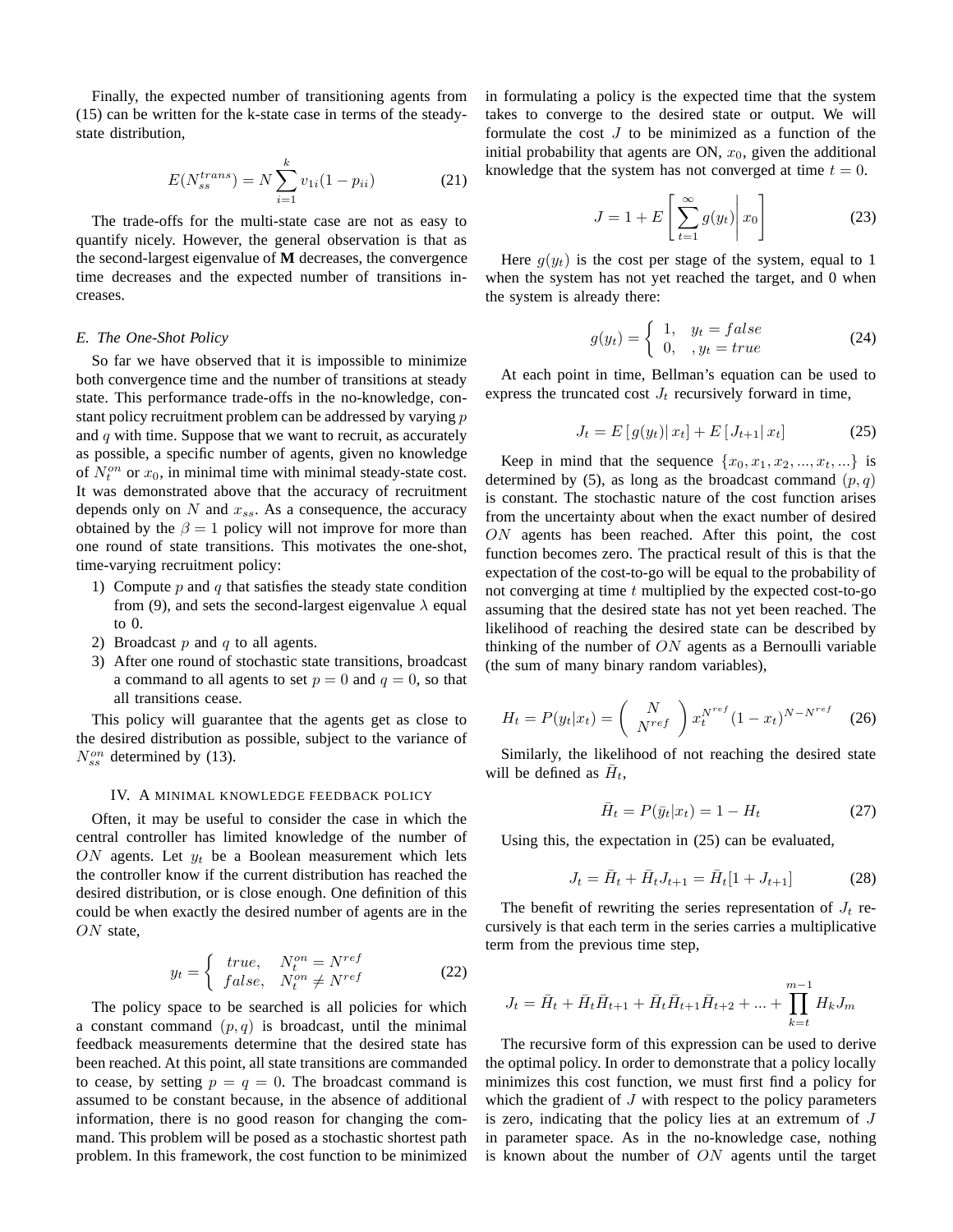distribution is achieved, so a policy with constant  $p$  and  $q$ must be pursued until  $y_t$  is true. The optimal policy to pursue is not hard to imagine; Essentially, it is to re-run the one-shot policy again and again until  $y_t$  is true. This can be proved analytically.

$$
(p,q) = \left(\begin{array}{cc} \frac{N^{ref}}{N}, & 1 - \frac{N^{ref}}{N} \end{array}\right) \tag{29}
$$

The first condition is that the gradient of  $J$  with respect to p and q is zero, for any initial probability  $x_0$ . J can be expanded recursively forward as a recursive series from any point in time using (28),

$$
\frac{\partial J_t}{\partial p} = \frac{\partial \bar{H}_t}{\partial p} [1 + J_{t+1}] + \bar{H}_t \frac{\partial J_{t+1}}{\partial p}
$$
(30)

The sign of each term in this series is determined by the sign of the partial derivative of  $\bar{H}_t$  at each point in time. The other terms in the expression are probabilities, which are positive, or truncated cost functions, which must also be positive. The derivative of H with respect to  $x_t$  reduces to an expression in terms of  $H_t$ ,

$$
\frac{\partial H_t}{\partial x_t} = H_t \frac{N^{ref} - Nx_t}{x_t(1 - x_t)}
$$
(31)

The partial derivative of  $\bar{H}_t$  with respect to p is:

$$
\frac{\partial \bar{H}_t}{\partial p} = H_t \frac{Nx_t - N^{ref}}{x_t(1 - x_t)} \frac{\partial x_t}{\partial p}
$$
(32)

One multiplicative term within this expression,  $Nx_t - N^{ref}$ , is particularly interesting. Using the allegedly optimal policy from (29), the value of  $x_t$  can be found for all t using (5):

$$
x_t = \begin{cases} x_0, & t = 0\\ N^{ref}/N, & t > 0 \end{cases}
$$
 (33)

For all  $t > 0$ ,  $Nx_t - N^{ref}$  is equal to  $N \cdot N^{ref}/N - N^{ref} =$ 0. Consequently  $\partial \bar{H}_t / \partial p = 0$  for  $t > 0$ , and by extension every term in the series defining  $\partial J_t/\partial p$ . Furthermore, this line of reasoning also works to show that  $\partial J_t/\partial q = 0$ , because each term of the series defining it will also contain a factor of  $N^{ref}-Nx_t$ . The task remaining is to show that J is increasing as the policy parameters deviate from the optimal policy. It will not be shown here, but it is straightforward to demonstrate that J increases with even infinitesimal perturbations in  $p_0$ . As Figure 5, shows, however, the increase in J as  $\beta$  varies is very gradual, and second derivative tests do not suffice. One approach is to show that the gradient of  $J$  at some finite distance away from the critical point is always pointing away from the optimal policy. This is shown by making sure that the inner product between the vector distance to the optimal policy and the gradient at that point is positive:

$$
(\Delta p, \Delta q) \cdot \nabla J_t = Z_t = \frac{H_t[1 + J_{t+1}]}{x_t(1 - x_t)} G_t + \bar{H}_t z_{t+1}
$$
 (34)

The sub-expression  $G_t$  determines the sign of each term in the series,

$$
G_t = \left( Nx_t - N^{ref} \right) \left( \Delta p \frac{\partial x_t}{\partial p} + \Delta q \frac{\partial x_t}{\partial q} \right) \tag{35}
$$

As above, the only terms in the series defining the inner product which can be negative are within  $G_t$ .  $G_t$  can be evaluated for  $p = \beta N^{ref}/N$  and  $q = \beta(1 - N^{ref}/N)$ , to obtain the expression:

$$
G_t = Nt(x_0 - p_0)^2 (1 - \beta)^{2t}
$$
 (36)

This is greater than zero for  $\beta \neq 1$ , so the cost function is also increasing in that direction.  $G_t$  can be shown to be positive for any small perturbation in  $p$  and  $q$ , but the expressions involved are lengthy and will not be repeated here.

Contour plot of J, N=500, 
$$
N^{\text{ref}}=200
$$



Fig. 5. The contour lines of the cost function for  $N = 500$ ,  $N^{ref} = 200$ show the shallowness of the minimum with respect to the scaling factor  $\beta$ . The cost steeply increases as  $p_0$  is varied for a fixed  $N^{ref}$ . In contrast, changes in  $\beta$  result in only modest increases in  $J$ .

#### V. COMPUTATIONAL RESULTS

A swarm of 500 two-state agents was simulated with the goal of recruiting 200 agents into the  $ON$  state. The results illustrate the behaviors described above. Simple feed-forward control policies were computed, one setting  $\beta = 0.1$  and the other  $\beta = 1$ . As predicted, the number of ON agents approaches 200 in both cases. The recruitment behavior of the  $\beta = 0.1$  policy seems less random; however, this is the result of the auto-covariance of the system, not a difference in the actual variance of  $N_t^{on}$ . The cumulative distribution of values of  $N_t^{on}$  in the steady-state regime of both simulations shows that the overall distribution of both processes is nearly identical, as shown in Fig. 7 using the cumulative distribution function of  $N_t^{on}$  for each policy. However, the number of state transitions per unit time, shown in red on Figure 6, is much lower for the  $\beta = 0.1$  policy, as predicted by (15).

The one-shot policy was simulated using the same reference as the constant policies,  $N^{ref} = 200$ . Figure 8 shows the result of 20 simulations. This control policy produces constant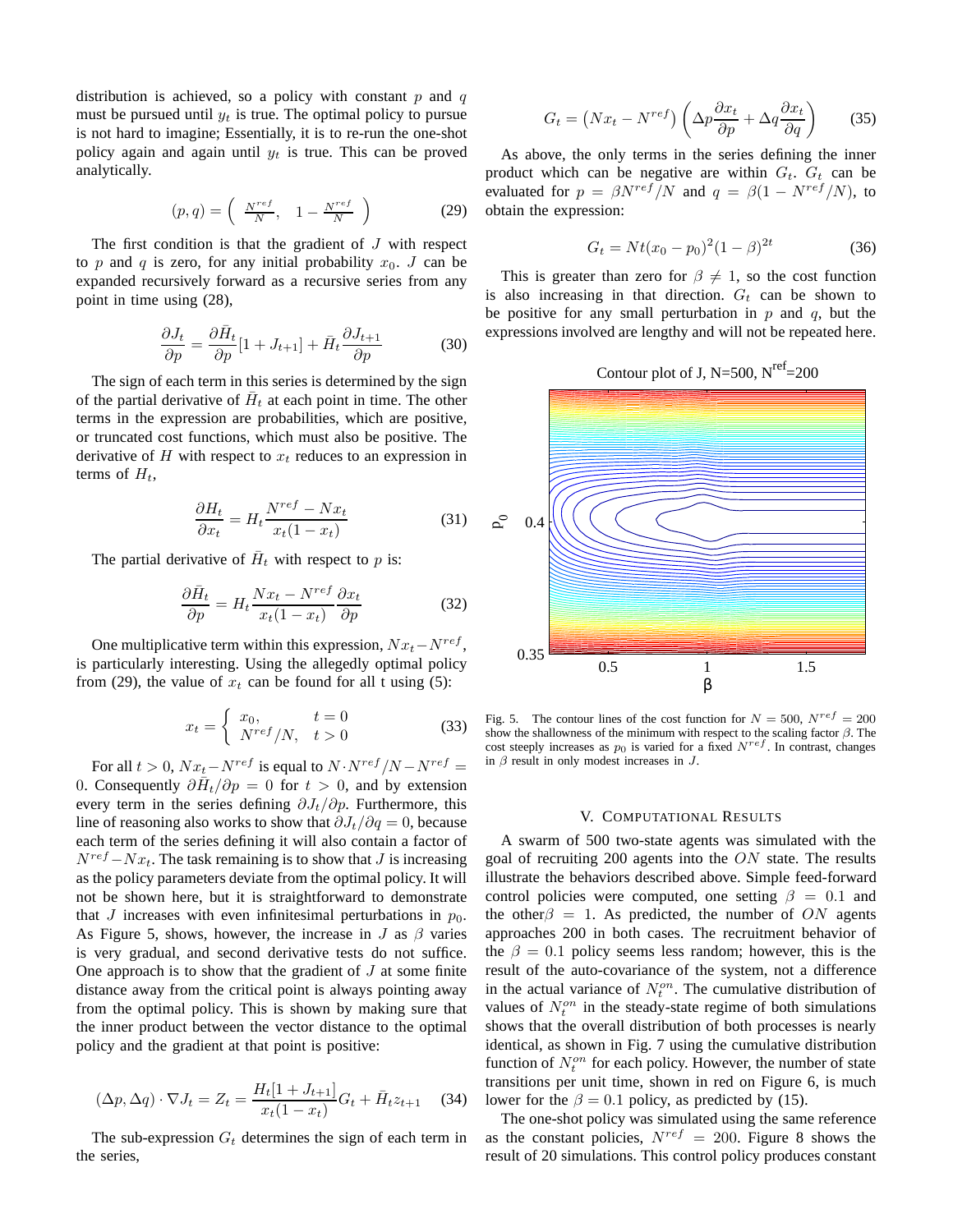steady-state errors, unlike the constant policies. However, the distribution of these errors is exactly equal to those plotted in Fig. 7. Figure 9 demonstrates this using the result of 1000 simulations.

The minimal feedback policy introduced in Section IV was simulated for  $N^{ref} = 200$ , showing the typical convergence behavior. Figure 10 shows a simulated result, as well as the expected the expected convergence time to the desired distribution, 27.5 time intervals. The authors' previous work found that the expected convergence time under these same conditions, but with full knowledge of  $N_t^{on}$  was about 4.5 time intervals [5]. This gives a sense scale when considering the value of state information for feedback in recruitment problems.



Fig. 6. A simulation of the constant policy recruitment algorithm. The number of ON cells for  $N^{ref} = 200$  is plotted (blue) for  $\tilde{\beta} = 0.1$  and  $\beta = 1$ , with the number of transitions per unit time (red). As predicted, reducing β by a factor of 10 reduces the number of transitions per unit time by a factor of 10.



Fig. 7. The cumulative distribution of  $N_t^{on}$  in steady state, for the two simulations shown in Fig. 6. Despite the difference in convergence rate and smoothness of the time evolution, any value of  $\beta$  produces the same cumulative distribution.

# VI. CONCLUSION

This paper has demonstrated that "recruiting" finite state agents into specified states in specified numbers is possible



Fig. 8. Twenty simulation runs of the one-shot policy. This plot illustrates the trade-off made in this controller. In exchange for a steady-state error having the same variance as the constant policy, the agents make no state transitions at steady state.



Fig. 9. A cumulative distribution function for the steady-state errors in the one-shot distribution. This distribution will approach exactly the same binomial limit distribution as the constant control policies.



Fig. 10. The minimal feedback policy consists of using the  $\beta = 1$  constant policy until some measurement confirms that the desired number of agents are recruited; The central controller then commands all agents to cease any state transitions.